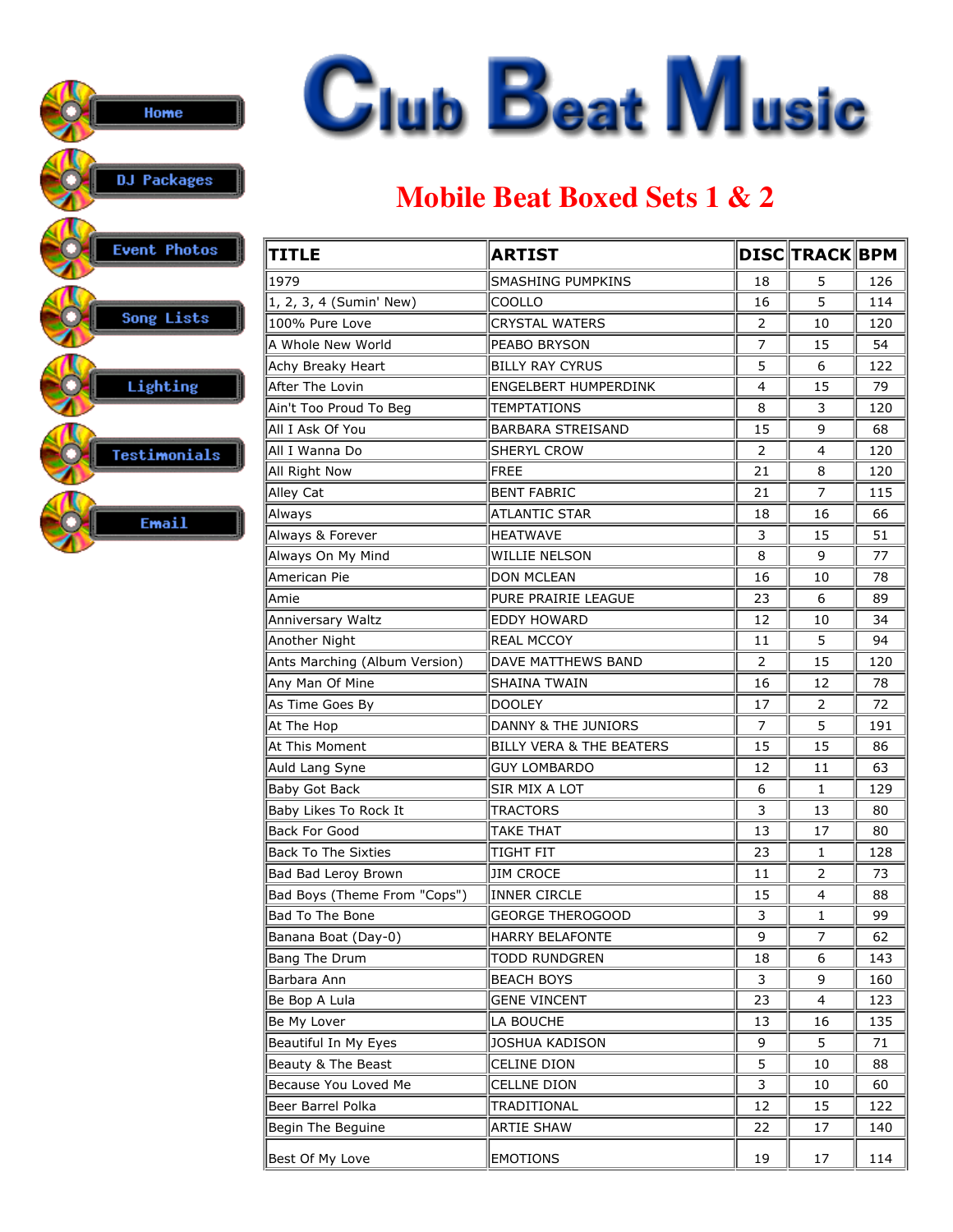| Beyond The Sea                | <b>BOBBY DARIN</b>            | 21 | 21 | 137 |
|-------------------------------|-------------------------------|----|----|-----|
| <b>Billie Jean</b>            | MICHAEL JACKSON               | 1  | 12 | 117 |
| Birthday                      | <b>BEATLES</b>                | 12 | 5  | 140 |
| <b>Bizarre Love Triangle</b>  | <b>NEW ORDER</b>              | 10 | 7  | 118 |
| <b>Black Betty</b>            | <b>RAM JAM</b>                | 21 | 12 | 122 |
| <b>Black Velvet</b>           | <b>ALLANNAH MYLES</b>         | 19 | 8  | 91  |
| Blister In the Sun            | <b>VIOLENT FEMMES</b>         | 18 | 13 | 194 |
| Blue                          | LE ANNE RIMES                 | 13 | 1  | 90  |
| <b>Blue Suede Shoes</b>       | <b>ELVIS PRESLEY</b>          | 1  | 19 | 188 |
| Boogie Nights                 | <b>HEATWAVE</b>               | 24 | 18 | 117 |
| Boogie Woogie Bugle Boy       | <b>ANDREW SISTERS</b>         | 23 | 11 | 173 |
| Boom Boom Boom                | PAUL LEKAKIS                  | 24 | 6  | 130 |
| Boot Scootin Boogie (REMIX)   | <b>BROOKS &amp; DUNN</b>      | 9  | 10 | 131 |
| Bop                           | <b>DAN SEALS</b>              | 21 | 14 | 124 |
| Born To Be Alive              | PATRICK HERNANDEZ             | 18 | 15 | 132 |
| Born To Be Wild               | <b>STEPPENWOLF</b>            | 6  | 5  | 144 |
| <b>Brick House</b>            | <b>COMMODORES</b>             | 11 | 16 | 77  |
| <b>Bristol Stomp</b>          | <b>DOVELLS</b>                | 24 | 7  | 106 |
| Brown Eyed Girl               | <b>VAN MORRISON</b>           | 4  | 4  | 148 |
| Build Me Up Buttercup         | <b>FOUNDATIONS</b>            | 16 | 16 | 134 |
| <b>Bunny Hop</b>              | <b>RAY ANTHONY</b>            | 12 | 1  | 127 |
| Burning Down The House        | TALKING HEADS                 | 20 | 20 | 103 |
| By Heart                      | JIM BRICKMAN & LAURA CRAMER   | 9  | 11 | 70  |
| California Love               | 2 PAC                         | 15 | 10 | 92  |
| Can You Feel The Love Tonight | <b>ELTON JOHN</b>             | 9  | 12 | 60  |
| Can't Take My Eyes Off Of You | <b>FRANKIE VALLI</b>          | 13 | 18 | 124 |
| Can't Help Failing In Love    | <b>ELVIS PRESLEY</b>          | 8  | 2  | 68  |
| Car Wash                      | <b>ROSE ROYCE</b>             | 17 | 9  | 113 |
| Caribbean Queen               | <b>BILLY OCEAN</b>            | 20 | 1  | 114 |
| Celebration                   | KOOL & THE GANG               | 5  | 13 | 122 |
| Change The World              | <b>ERIC CLAYTON</b>           | 14 | 10 | 96  |
| Chapel Of Love                | <b>DIXIE CUPS</b>             | 3  | 8  | 124 |
| Chattahoochee                 | ALAN JACKSON                  | 1  | 4  | 88  |
| Chicken Dance                 | SORTA CRACKERS BAND           | 12 | 3  | VAR |
| Colour My World               | CHICAGO                       | 15 | 17 | 52  |
| Come On (And Ride The Train)  | QUAD CITY DJ'S                | 15 | 14 | 136 |
| Come On Eileen                | DEXY'S MIDNIGHT RUNNERS       | 6  | 10 | 107 |
| Come Out And Play             | <b>OFFSPRING</b>              | 14 | 19 | 155 |
| Conga                         | MIAMI SOUND MACHINE           | 8  | 11 | 122 |
| Copacabana                    | <b>BARRY MANLLOW</b>          | 2  | 3  | 122 |
| Cotton Eye Joe                | REDNEX                        | 16 | 1  | 132 |
| Cotton Eyed Joe               | <b>BAYOU CITY BEATS</b>       | 10 | 12 | 123 |
| Could I Have This Dance       | <b>ANNE MURRAY</b>            | 3  | 2  | 87  |
| Crazy                         | PATSY CLINE                   | 2  | 14 | 71  |
| Crocodile Rock                | <b>ELTON JOHN</b>             | 3  | 20 | 151 |
| Cut The Cake                  | <b>AVERAGE WHITE BAND</b>     | 8  | 8  | 120 |
| Da Butt                       | EU                            | 6  | 15 | 97  |
| Daddy's Money                 | <b>RICOCHET</b>               | 14 | 9  | 134 |
| Daddy's Lids Girl             | AI MARTLNO                    | 12 | 6  | 43  |
| Dance To The Music            | <b>SLY &amp; FAMILY STONE</b> | 5  | 3  | 128 |
| Dancing In The Dark           | <b>BRUCE SPRINGSTEEN</b>      | 6  | 7  | 149 |
| Dancing Queen                 | ABBA                          | 10 | 3  | 102 |
| Dazz                          | <b>BRICK</b>                  | 21 | 2  | 108 |
| Desperado                     | <b>EAGLES</b>                 | 21 | 4  | 60  |
|                               |                               |    |    |     |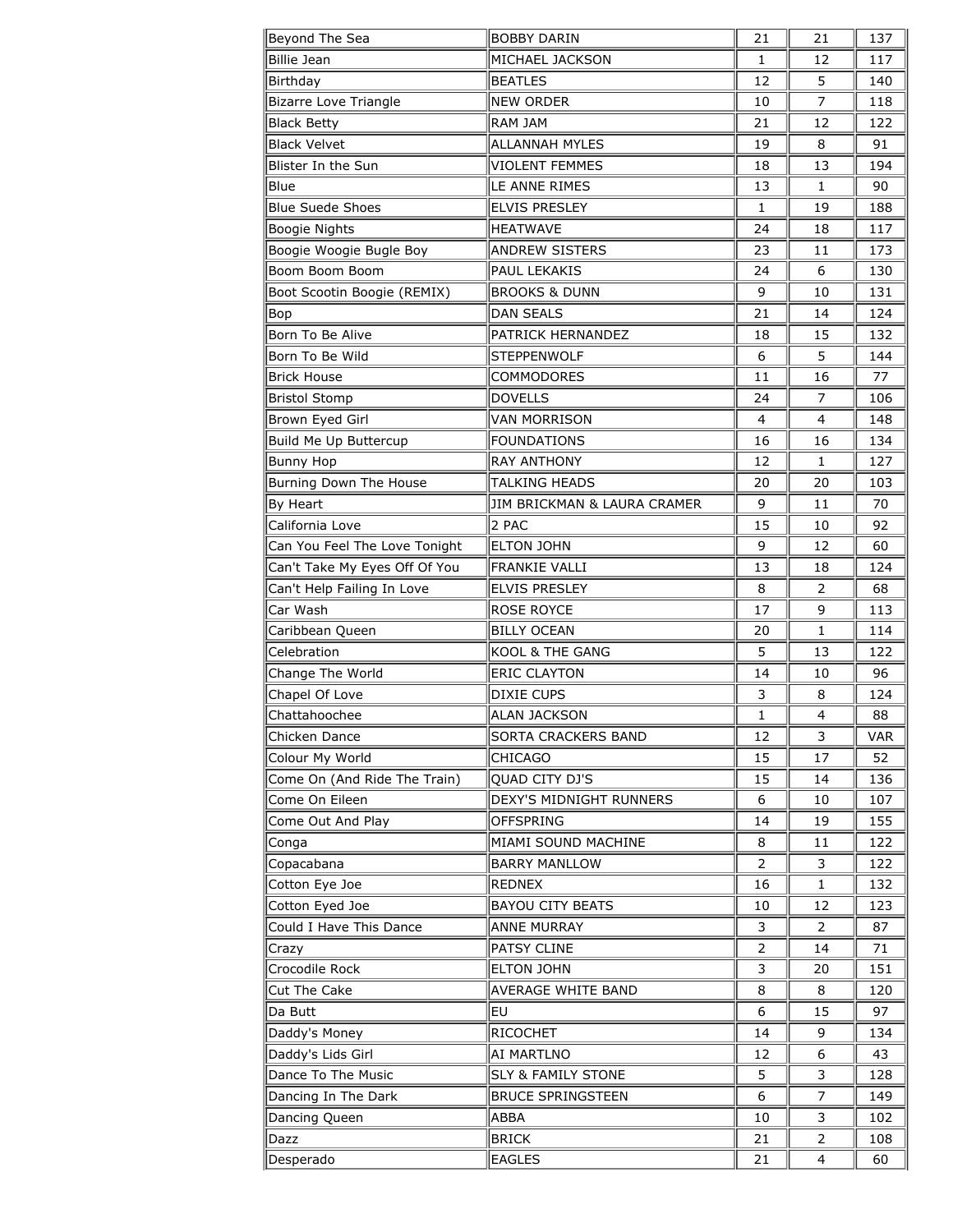| Devil With A Blue Dress On                        | MLTCH RYDER                                  | 9              | 15 | 158        |
|---------------------------------------------------|----------------------------------------------|----------------|----|------------|
| Diamond Girl                                      | NICE N WILD                                  | 2              | 16 | 132        |
| Disco Inferno                                     | TRAMPPS                                      | 18             | 18 | 130        |
| Dixie Chicken                                     | <b>LITTLE FEAT</b>                           | 18             | 12 | 75         |
| Do Wah Diddy Diddy                                | MANFRED MANN                                 | 17             | 14 | 127        |
| Do You Love Me                                    | <b>CONTOURS</b>                              | 3              | 21 | 149        |
| Dollar Wine Dance                                 | <b>BYRON LEE</b>                             | 2              | 9  | 127        |
| Don't Know Much                                   | AARON NEVILLE & LINDA RONSTADT               | 19             | 18 | 65         |
| Don't Leave Me This Way                           | THELMA HOUSTON                               | 14             | 3  | 116        |
| Don't Stop Till You Get Enough                    | MICHAEL JACKSON                              | 24             | 16 | 120        |
| Don't Worry Be Happy                              | <b>BOBBY MCFERRIN</b>                        | 20             | 18 | 138        |
| Don't You Want Me                                 | <b>HUMAN LEAGUE</b>                          | 15             | 7  | 118        |
| Don't Rock The Jukebox                            | <b>ALAN JACKSON</b>                          | 4              | 2  | 147        |
| Down At The Twist And Shout                       | <b>MARY CHAPIN CARPENTER</b>                 | 17             | 8  | 193        |
| Down On The Comer                                 | CREEDENCE CLEARWATER REVIVAL                 | 19             | 7  | 107        |
| Dragnet                                           | <b>DUANE EDDY</b>                            | 22             | 13 | 92         |
| Dreamer                                           | LIVIN' JOY                                   | 16             | 18 | 128        |
| Drive My Car                                      | <b>BEATLES</b>                               | 14             | 5  | 123        |
| Ebb Tide                                          | <b>RIGHTEOUS BROTHERS</b>                    | 3              | 14 | 64         |
| Electric Boogie (Electric Slide)                  | <b>MARCIA GRLFFITHS</b>                      | 11             | 13 | 90         |
| Electric Slide (Shall We Dance)                   | <b>GRANDMASTER SLICE &amp; ISSY CHILL</b>    | 18             | 17 | 114        |
| Elvira                                            | OAK RIDGE BOYS                               | 3              | 17 | 63         |
| End Of The Road                                   | <b>BOYS II MEN</b>                           | 18             | 14 | 60         |
| <b>Endless Love</b>                               | DIANA ROSS & LIONEL RICHIE                   | 9              | 3  | 47         |
| Escape (Pine Colada Song)                         | <b>RUPERT HOLMES</b>                         | 20             | 15 | 70         |
| Everybody Everybody                               | <b>BLACK BOX</b>                             | 4              | 17 | 118        |
| Everything I Do I Do For You                      | <b>BRYAN ADAMS</b>                           | $\overline{2}$ | 17 | 66         |
| Faithfully                                        | <b>JOURNEY</b>                               | 2              | 2  | 66         |
| Finally                                           | CE CE PENISTON                               | 14             | 1  | 120        |
|                                                   |                                              |                |    |            |
| Footloose                                         | <b>KENNY LOGGINS</b>                         | 19             | 6  | 174        |
| Forever In Love                                   | <b>KENNY G</b>                               | 21             | 9  | 41         |
| Friends In Low Places                             |                                              | 8              | 13 | 108        |
|                                                   | GARTH BROOKS<br><b>BEACH BOYS</b>            | 16             | 7  | 166        |
| Fun, Fun, Fun                                     |                                              | 18             | 2  | 122        |
| Funkytown                                         | LIPPS INC.                                   | 13             | 12 | 112        |
| Get Down Tonight                                  | KC & THE SUNSHINE BAND<br><b>RARE EARTH</b>  | 23             | 3  | 134        |
| Get Ready                                         | 2 UNLIMITED                                  |                | 17 | 125        |
| Get Ready For This                                |                                              | 16<br>24       | 8  | 114        |
| Get Up Offa That Thing                            | JAMES BROWN                                  | 11             | 6  | 73         |
| Gimme Three Steps                                 | LYNYRD SKYNYRD                               | 17             | 7  | 144        |
| Gimmie Some Lovin'<br>Girls Just Want To Have Fun | <b>BLUES BROTHERS</b><br><b>CYNDI LAUPER</b> | 18             | 4  | 120        |
| Gloria                                            |                                              | 1              | 9  | 128        |
|                                                   | LAURA BRANIGAN<br><b>BILL CONTI</b>          | 15             | 13 | 96         |
| Gonna Fly Now (Theme<br>From"Rocky")              |                                              |                |    |            |
| Gonna Make You Sweat                              | <b>C&amp;C MUSIC FACTORY</b>                 | 9              | 14 | 115        |
| Good Lovin                                        | YOUNG RASCALS                                | 10             | 13 | 195        |
| Good Times                                        | <b>CHIC</b>                                  | 13             | 10 | 110        |
| Goodnight My Love                                 | <b>GLORIA ESTEFAN</b>                        | 18             | 11 | 68         |
| Goodnight Sweetheart                              | SPANIELS                                     | 22             | 9  | 72         |
| Grease Megamix                                    | J. TRAVOTTA & O. NEWTON JOHN                 | 2              | 1  | <b>VAR</b> |
| Great Balls Of Fire                               | JERRY LEE LEWIS                              | 3              | 3  | 171        |
| Greatest Love Affair                              | JEFFERY OSBORNE                              | 17             | 4  | 68         |
| Grow Old With Me                                  | <b>MARY CHAPIN CARPENTER</b>                 | 14             | 4  | 76         |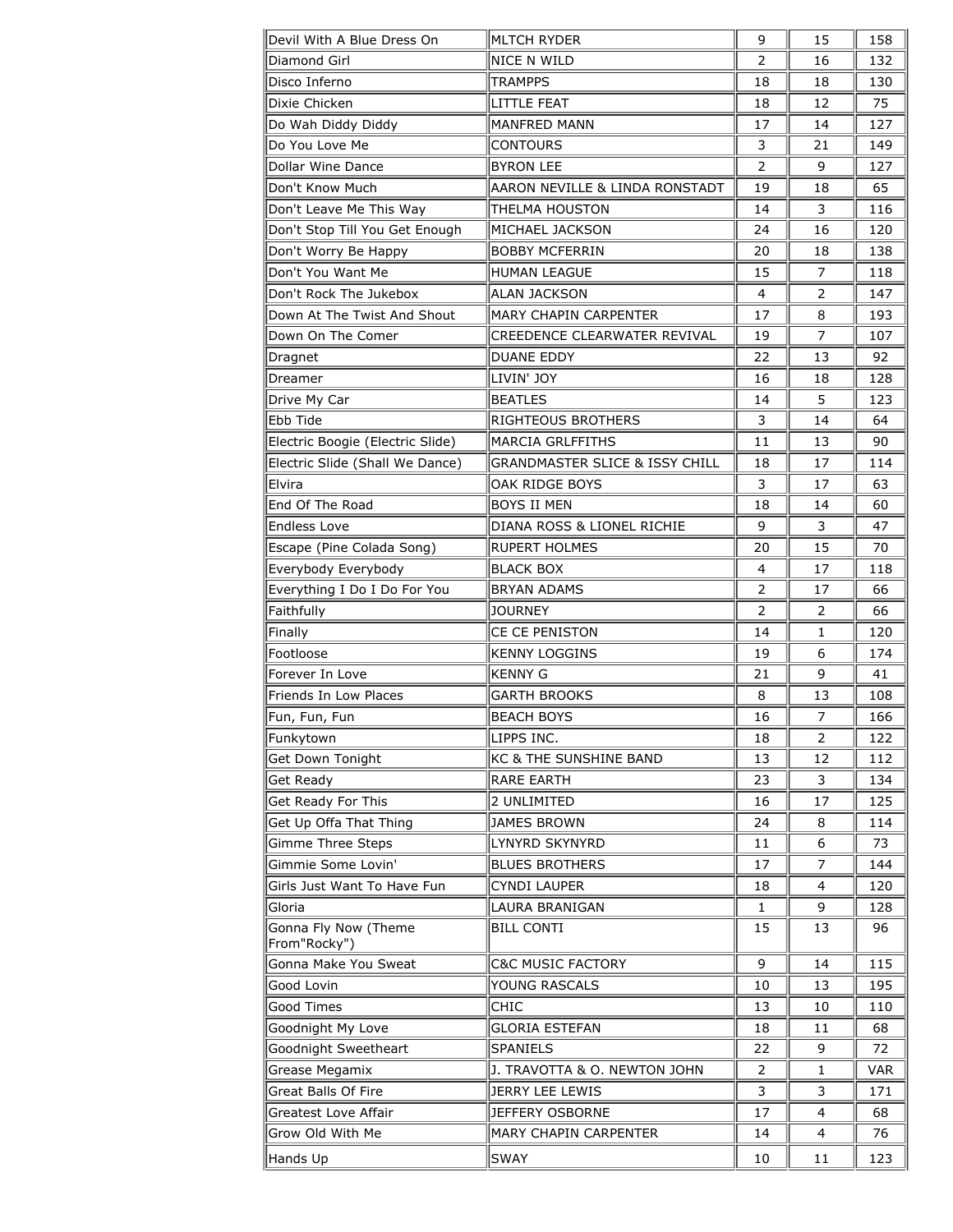| Hang On Sloopy                   | IMCCOYS                              | 14             | 12             | 116        |
|----------------------------------|--------------------------------------|----------------|----------------|------------|
| Happy Birthday                   | <b>EDDY HOWARD</b>                   | 12             | 7              | 37         |
| Happy Birthday Sweet Sixteen     | <b>NEIL SEDAKA</b>                   | 21             | 17             | 160        |
| <b>Happy Trails</b>              | ROY ROGERS & DALE EVANS<br>ORCHESTRA | 23             | 20             | 187        |
| Hava Nagliah                     | MOSHE SILVERSTEIN                    | 12             | 16             | <b>VAR</b> |
| Have I Told You Lately           | <b>VAN MORRISON</b>                  | $\overline{7}$ | $\overline{2}$ | 71         |
| Havin' A Party                   | <b>SOUTHSIDE JOHNNY</b>              | 24             | 2              | 136        |
| Hawaii Five-O                    | VENTURES                             | 18             | 20             | 178        |
| <b>Heart Of Glass</b>            | <b>BLONDIE</b>                       | 9              | 13             | 120        |
| Heart of Rock & Roll             | <b>HUEY LEWIS</b>                    | 5              | $\overline{7}$ | 145        |
| Heartache Tonight                | <b>EAGLES</b>                        | 9              | 8              | 120        |
| Here And Now                     | <b>LUTHER VANDROSS</b>               | 6              | 3              | 75         |
| Hero                             | <b>MARIAH CAREY</b>                  | 13             | 9              | 60         |
| Hey Bartender                    | <b>BLUES BROTHERS</b>                | 22             | 20             | 75         |
| High Energy                      | <b>EVELYN THOMAS</b>                 | 24             | 3              | 124        |
| Hip Hop Hooray                   | NAUGHTY BY NATURE                    | 20             | 10             | 99         |
| Hippy Hippy Shake                | <b>GEORGIA SATELLITES</b>            | 24             | 12             | 150        |
| Hit Me With Your Best Shot       | <b>PAT BENATAR</b>                   | 20             | 9              | 128        |
| Hit The Road Jack                | <b>RAY CHARLES</b>                   | 17             | 19             | 124        |
| Hokey Pokey                      | <b>RAY ANTHONY</b>                   | 12             | 4              | 127        |
| Hold Me Thrill Me Kiss Me        | <b>MEL CARTER</b>                    | 20             | 17             | 72         |
| Hooked On A Feeling              | <b>BJ THOMAS</b>                     | 19             | 11             | 126        |
| Hooked On Big Bands              | FRANK BARBER ORCHESTRA               | 24             | 19             | 156        |
| Hot Hot Hot                      | <b>BUSTER POINDEXTER</b>             | 1              | $\mathbf{1}$   | 124        |
| Hurts So Good                    | <b>JOHN COUGAR</b>                   | $\overline{7}$ | 11             | 126        |
| I Believe In You And Me          | <b>WHITNEY HOUSTON</b>               | 15             | 16             | 62         |
| I Believe in You And Me          | <b>FOUR TOPS</b>                     | 23             | 17             | 62         |
| I Can See Clearly Now            | <b>JOHNNY NASH</b>                   | 19             | 3              | 122        |
| I Can't Help Myself              | <b>FOUR TOPS</b>                     | 17             | 17             | 127        |
| I Could Fall In Love             | <b>SELENA</b>                        | 2              | 6              | 88         |
| I Cross My Heart                 | <b>GEORGE STRAIT</b>                 | 8              | 5              | 65         |
| I Finally Found Someone          | BARBARA STREISAND & BRYAN ADAM       | 18             | $\mathbf{1}$   | 70         |
| 1 Got You (I Feel Good)          | JAMES BROWN                          | 9              | 1              | 145        |
| I Heard it Though The Grapevine  | <b>MARVIN GAYE</b>                   | 11             | 15             | 68         |
| I Just Called To Say I Love You  | <b>STEVIE WONDER</b>                 | 4              | 16             | 114        |
| I Left My Heart In San Francisco | <b>TONY BENNETT</b>                  | 2              | 11             | 63         |
| I Like It I Love it              | TIM MCGRAW                           | 15             | 8              | 124        |
| I Love The Way You Love Me       | MONTGOMERY, JOHN MICHAEL             | 17             | 5.             | 81         |
| I Love To Rock N Roll            | JOAN JETT & THE BLACKHEARTS          | 24             | 17             | 95         |
| I Love You Always Forever        | DONNA LEWIS                          | 19             | 2              | 105        |
| I _Only Have Eyes For You        | <b>ART GARFUNKEL</b>                 | 9              | 6              | 59         |
| I Saw Her Standing There         | <b>BEATLES</b>                       | 6              | 2              | 161        |
| I Swear                          | JOHN MICHAEL MONTGOMERY              | 5              | 5              | 67         |
| I Swear                          | ALL-4-ONE                            | 14             | 11             | 42         |
| I Swear                          | JOHN MICHAEL MONTGOMERY              | 15             | 2              | 85         |
| I Wanna Take Forever Tonight     | PETER CETERA & CRYSTAL BERNARD       | 14             | 15             | 106        |
| I Will Always Love You           | <b>WHITNEY HOUSTON</b>               | 3              | 4              | 67         |
| I Will Survive                   | <b>GLORIA GAYNOR</b>                 | $\mathbf{1}$   | 10             | 116        |
| I'll Always Love You             | <b>TAYLOR DAYNE</b>                  | 15             | 12             | 85         |
| I'll Be There                    | MARIAH CAREY                         | 19             | 10             | 84         |
| I'm Too Sexy                     | RIGHT SAID FRED                      | 17             | 18             | 122        |
| I'm Your Boogie Man              | KC & THE SUNSHINE BAND               | 24             | 11             | 116        |
| Iko Iko                          | <b>BELLE STARS</b>                   | 21             | 3              | 105        |
|                                  |                                      |                |                |            |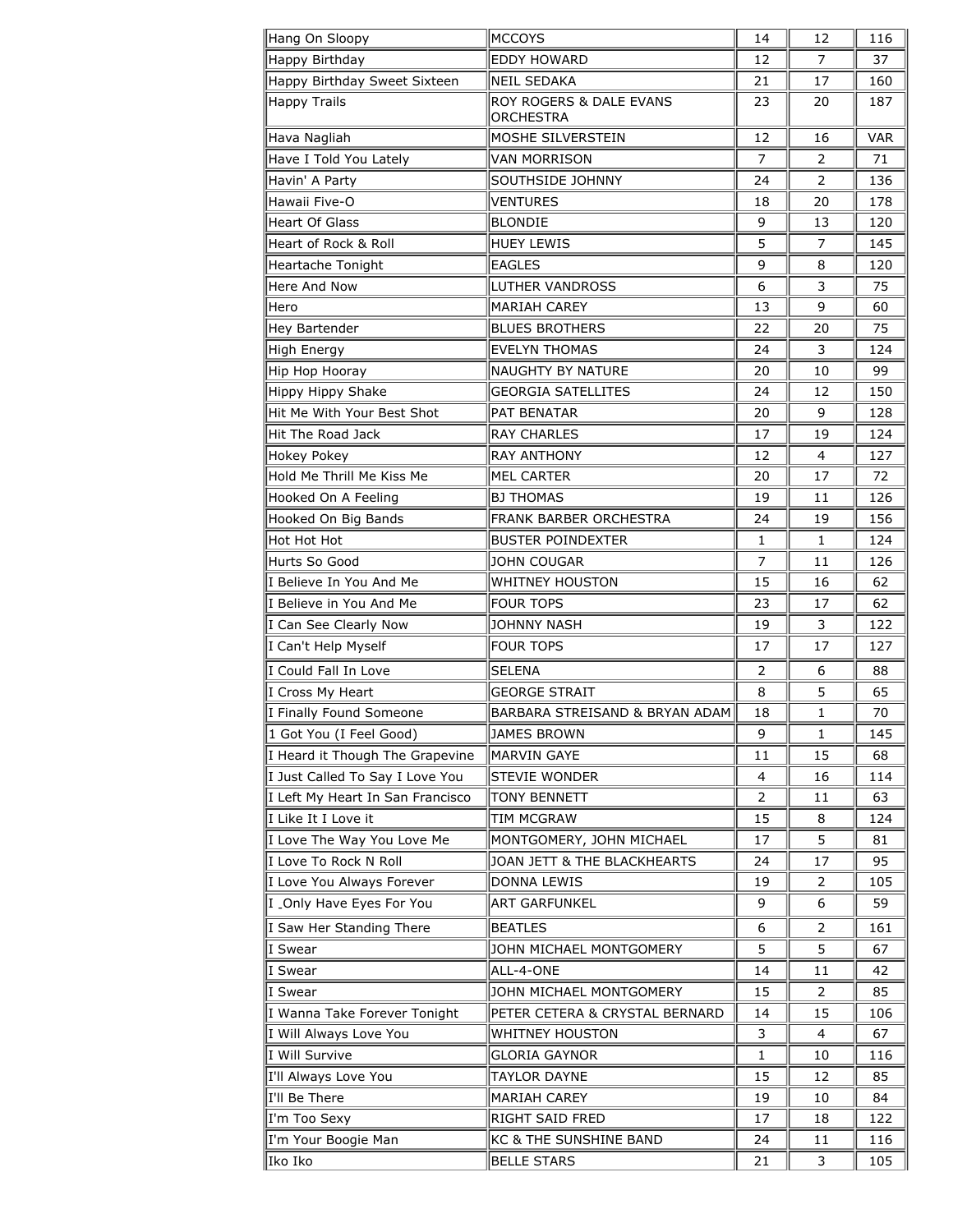| I'll Be There For You               | <b>REMBRANDTS</b>                   | 12 | 17             | 95  |
|-------------------------------------|-------------------------------------|----|----------------|-----|
| II'll Make Love To You              | <b>BOYS II MEN</b>                  | 5  | 8              | 48  |
| ∥I'm So Excited                     | POINTER SISTERS                     | 3  | 16             | 184 |
| Imagine                             | <b>JOHN LENNON</b>                  | 16 | 13             | 76  |
| In The Mood                         | <b>GLENN MILLER</b>                 | 12 | 9              | 164 |
| In The Navy                         | VILLAGE PEOPLE                      | 23 | 15             | 126 |
| In Your Eyes                        | PETER GABRIEL                       | 20 | 5              | 89  |
| It Had To Be You (Vocal)            | HARRY CONNICK JR.                   | 6  | 17             | 127 |
| lIt Takes Two                       | I BASE ROB & DJ E-Z ROC             | 1  | 5              | 112 |
| It's All In The Game                | TOMMY EDWARDS                       | 8  | 10             | 80  |
| It's Raining Men                    | <b>WEATHER GIRLS</b>                | 6  | 8              | 137 |
| I've Had The Time Of My Life        | BILL MEDLEY & JENNIFER WARNES       | 11 | 1              | 87  |
| Jailhouse Rock                      | <b>ELVIS PRESLEY</b>                | 9  | 2              | 168 |
| Jammin'                             | <b>BOB MARLEY &amp; THE WAILERS</b> | 11 | 17             | 123 |
| Johnny B Good                       | <b>CHUCK BERRY</b>                  | 8  | 14             | 170 |
| Joy & Pain                          | ROB BASE & DJ E-Z ROCK              | 18 | 8              | 110 |
| Joy To The World                    | THREE DOG NIGHT                     | 1  | 18             | 128 |
| Jump Around                         | HOUSE OF PAIN                       | 16 | 8              | 107 |
| Jump In Line                        | (Shake Shake HARRY BELAFONTE        | 22 | $\overline{7}$ | 115 |
| Senora)                             |                                     |    |                |     |
| Just A Gigolo/Ain't Got Nobody      | DAVID LEE ROTH                      | 22 | 6              | 125 |
| Just Another Day                    | <b>JOHN SECADA</b>                  | 23 | 5              | 106 |
| Just Between You And Me             | APRIL WINE                          | 18 | 10             | 84  |
| Just The Way You Are                | <b>BILLY JOEL</b>                   | 5  | 11             | 69  |
| Just You And I                      | <b>EDDIE RABBITT</b>                | 6  | 4              | 42  |
| Kansas City                         | <b>WILBERT HARRISON</b>             | 1  | 13             | 117 |
| Keep On Lovin' You                  | REO SPEEDWAGON                      | 16 | 5              | 87  |
| Keep Your Hands To Yourself         | <b>GEORGIA SATELLITES</b>           | 20 | 3              | 115 |
| Keeper Of The Stars                 | <b>TRACEY BYRD</b>                  | 10 | 14             | 78  |
| Killing Me Softly                   | <b>FUGEES</b>                       | 17 | 12             | 92  |
| Kokomo                              | <b>BEACH BOYS</b>                   | 20 | 14             | 116 |
| Kung Fu Fighting                    | <b>CARL DOUGLAS</b>                 | 21 | 10             | 100 |
| La Bamba                            | LOS LOBOS                           | 4  | $\overline{7}$ | 156 |
| Lady In Red                         | CHRIS DEBURGH                       | 5  | 16             | 77  |
| Land Of 1000 Dances                 | <b>WILSON PICKETT</b>               | 18 | 7              | 175 |
| Last Dance                          | <b>DONNA SUMMER</b>                 | 4  | 10             | 126 |
| Le Freak                            | <b>CHIC</b>                         | 17 | 21             | 120 |
| Let Me Call You Sweetheart          | LAWRENCE WELK                       | 24 | 9              | 92  |
| Let The Music Play                  | <b>SHANNON</b>                      | 22 | 14             | 115 |
| Let's Twist Again                   | <b>CHUBBY CHECKER</b>               | 2  | 7              | 164 |
| Limbo Rock                          | <b>CHUBBY CHECKER</b>               | 6  | 11             | 88  |
| Lion Sleeps Tonight                 | <b>TOKENS</b>                       | 11 | 8              | 61  |
| Little Bitty Pretty One             | <b>HUEY LEWIS &amp; THE NEWS</b>    | 17 | 10             | 174 |
| Living In America                   | <b>JAMES BROWN</b>                  | 23 | 9              | 113 |
| Locomotion                          | <b>KYLIE MINOGUE</b>                | 7  | 7              | 129 |
| Long As I Live                      | JOHN MICHAEL MONTGOMERY             | 20 | 2              | 55  |
| Long Cool Woman (In A Black HOLLIES |                                     | 4  | 20             | 138 |
| Dress)<br>Lost in The 50s Tonight   | RONNIE MILSAP                       | 1  | 7              | 64  |
| Louie Louie                         | KINGSMAN                            | 8  | 12             | 122 |
| Love And Marriage                   | <b>FRANK SINATRA</b>                | 6  | 19             | 114 |
| Love Can Build A Bridge             | <b>JUDDS</b>                        | 4  | 18             | 66  |
| Love Of A Lifetime                  | <b>FIREHOUSE</b>                    | 5  | 14             | 67  |
|                                     |                                     |    |                |     |
| Love Theme From "The                | ANDY WILLIAMS                       | 20 | 12             | 73  |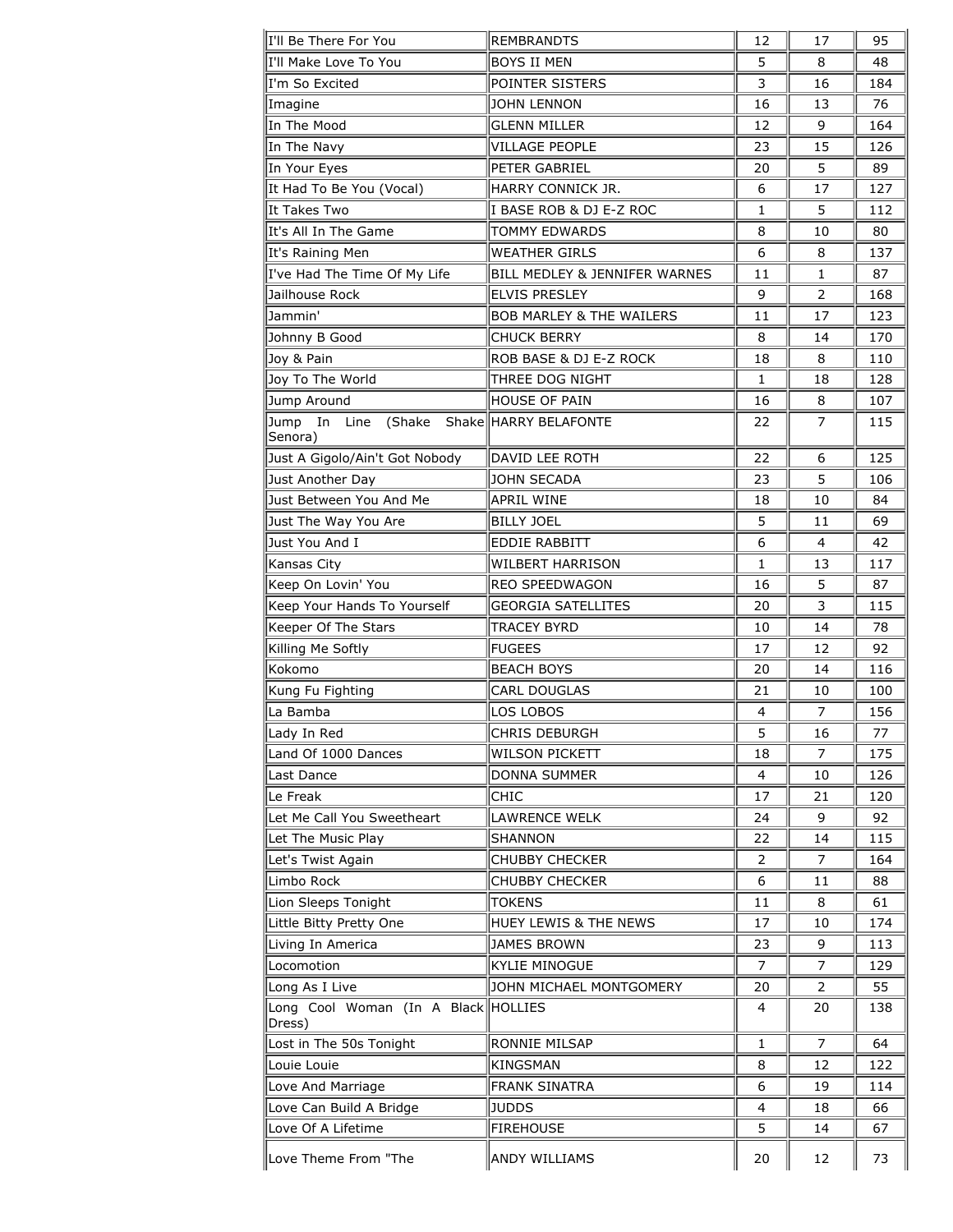| llGodfather"                      |                                       |                |              |     |
|-----------------------------------|---------------------------------------|----------------|--------------|-----|
| Low Rider                         | WAR                                   | 21             | 18           | 140 |
| Lump                              | PRESIDENTS OF THE USA                 | 14             | 20           | 142 |
| Macarena                          | LOS DEL RIO (BAYSIDE BOYS MIX)        | 10             | 15           | 103 |
| Macho Man                         | <b>VILLAGE PEOPLE</b>                 | 18             | 9            | 132 |
| Mack The Knife                    | <b>BOBBY DARIN</b>                    | 3              | 5            | 83  |
| Margaritaville                    | <b>JIMMY BUFFETT</b>                  | 4              | 3            | 62  |
| Maria                             | JOHNNY MATHIS                         | 16             | 2            | 126 |
| Missing                           | <b>EVERYTHING BUT THE GIRL</b>        | 18             | 3            | 124 |
| Misty                             | <b>JOHNNY MATHIS</b>                  | 6              | 9            | 64  |
| Mony Mony                         | TOMMY JAMES & THE SHONDELLS           | 13             | 15           | 130 |
| Mony Mony (Live)                  | <b>BILLY IDOL</b>                     | 5              | 1            | 135 |
| Moonlight Serenade                | <b>GLEN MILLER</b>                    | 12             | 12           | 82  |
| More                              | <b>ANDY WILLIAMS</b>                  | 23             | 19           | 106 |
| <b>Mountain Music</b>             | <b>ALABAMA</b>                        | $\overline{2}$ | 8            | 111 |
| Move This                         | <b>TECHNOTRONIC</b>                   | 4              | 6            | 121 |
| Mr Jones                          | COUNTING CROWS                        | 3              | 6            | 141 |
| <b>Mustang Sally</b>              | Wilson Pickett                        | 4              | 9            | 115 |
| My Girl                           | <b>TEMPTATIONS</b>                    | 5              | 15           | 104 |
| My Guy                            | <b>MARY WELLS</b>                     | 24             | 14           | 126 |
| My Maria                          | <b>BROOKS &amp; DUNN</b>              | 13             | Ι6           | 125 |
| My Special Angel                  | <b>BOBBY HELMS</b>                    | 14             | 2            | 76  |
| My Way                            | <b>ELVIS PRESLEY</b>                  | 5              | 12           | 96  |
| Na Na Hey Hey Kiss Him Goodbye    | <b>STEAM</b>                          | 22             | 3            | 116 |
| Night Fever                       | <b>BEE GEES</b>                       | 19             | 5            | 109 |
| Night Train                       | JAMES BROWN & THE FAMOUS              | 21             | 16           | 130 |
|                                   | <b>FLAMES</b>                         |                |              |     |
| No Parking On The Dancefloor      | <b>MIDNIGHT STARR</b>                 | 24             | 1            | 125 |
| Nobody But Me                     | HUMAN BEINZ                           | 23             | 8            | 152 |
| Nobody Knows                      | TONY RICH PROJECT                     | 16             | 11           | 88  |
| Now And Forever                   | MARX, RICHARD                         | 13             | 19           | 78  |
| Object Of My Desire               | <b>STARPOINT</b>                      | 21             | 11           | 116 |
| Oh Pretty Woman                   | <b>ROY ORBISON</b>                    | 4              | $\mathbf{1}$ | 130 |
| Old Time Rock & Roll              | BOB SEGER                             | 7              | 14           | 125 |
| One Moment In Time                | HOUSTON, WHITNEY                      | 13             | 7            | 79  |
| One Sweet Day                     | <b>MARIAH CAREY</b>                   | 16             | 9            | 64  |
| Only The Good Die Young           | <b>BILLY JOEL</b>                     | 14             | 13           | 150 |
| Only Wanna Be With You            | HOOTIE & THE BLOWFISH                 | 1              | 14           | 108 |
| Ooh Baby Baby                     | MIRACLES                              | 7              | 20           | 63  |
| Opus One                          | <b>TOMMY DORSEY</b>                   | 22             | 11           | 170 |
| Orinoco Flow (Sall Away)          | <b>ENYA</b>                           | 13             | 75           | 115 |
| Oye Como Va (Give it All You Got) | <b>TITO PUENTE</b>                    | 22             | 18           | 135 |
| Papa's Got A Brand New Bag        | JAMES BROWN                           | 19             | 19           | 133 |
| Paradise By The Dashboard Light   | MEATLOAF                              | 10             | 2            | 170 |
| Party Train                       | GAP BAND                              | 17             | 1            | 127 |
| Pennsylvania Polka                | FRANKIE YANKOVIC                      | 24             | 15           | 126 |
| PinkCadillac                      | <b>BRUCE SPRINGSTEEN</b>              | 4              | 8            | 129 |
| Pink Cadillac                     | NATALIE COLE                          | 14             | 8            | 128 |
| Play That Funky Music             | <b>WILD CHERRY</b>                    | 2              | 12           | 110 |
| Power of Love                     | CELINE DION                           | 8              | 15           | 70  |
| Pride & Joy                       | STEVIE RAY VAUGHN & DOUBLE<br>TROUBLE | 22             | 4            | 126 |
| Proud Mary                        | CREEDENCE CLEARWATER REVIVAL          | $\mathbf{1}$   | 8            | 119 |
|                                   |                                       |                |              |     |
| <b>BUTHE HR THE JAMING</b>        | ᡪᡯᠷᠷᡀᠷᢓᡏᡛᡋᢦᡆᡄ                         | 万              | 技            | सिर |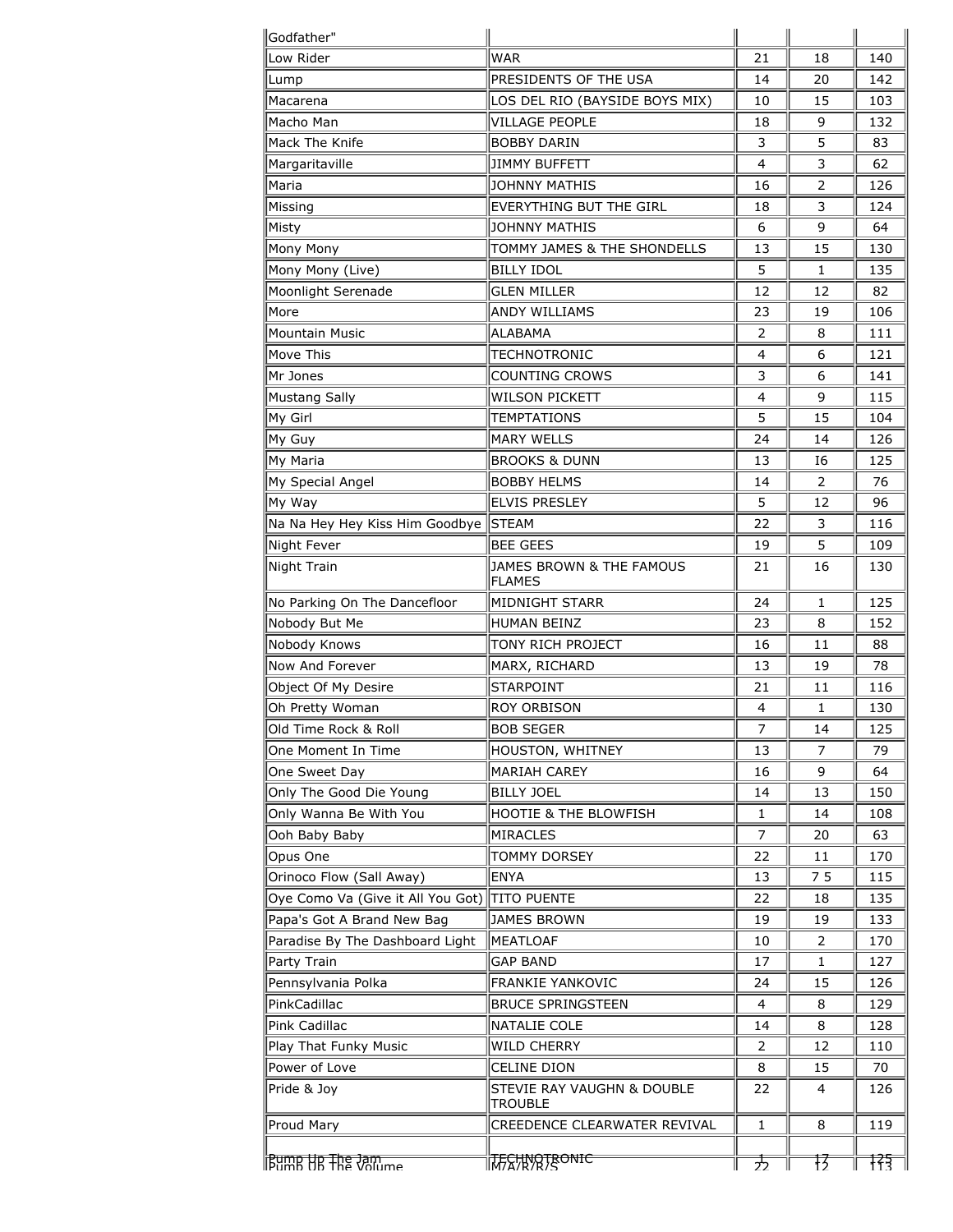| <u> en grup se construcción qu</u> |                                    |                |                |      |
|------------------------------------|------------------------------------|----------------|----------------|------|
| Push it                            | <b>SALT N PEPA</b>                 | $\mathcal{P}$  | 18             | 127  |
| Put Your Head On My Shoulder       | <b>PAUL ANKA</b>                   | 24             | 5              | 74   |
| R.O.C.K. In The U.S.A.             | JOHN COUGAR MELLENCAMP             | 23             | 16             | 163  |
| Ramblin' Gamblin' Man              | <b>BOB SEGER</b>                   | 19             | 16             | 133  |
| Rapper's Delight                   | <b>SUGERHILL GANG</b>              | 22             | 16             | 109  |
| Reach Out I'll Be There            | <b>FOUR TOPS</b>                   | 5              | 18             | 120  |
| Red Red Wine                       | <b>UB40</b>                        | 20             | 7              | 89   |
| Relax                              | FRANKIE GOES TO HOLLYWOOD          | 22             | $\overline{2}$ | 116  |
| Respect                            | <b>ARETHA FRANKLIN</b>             | $\mathbf{1}$   | 15             | 114  |
| Rhythm Is The Dancer               | <b>SNAP</b>                        | 17             | 20             | 124  |
| Rock-in Robin                      | <b>BOBBY DAY</b>                   | 2              | 5              | 170  |
| Rock & Roll Pt 2                   | <b>GARY GLITTER</b>                | 2              | 19             | 128  |
| Rock Around The Clock              | <b>BILL HALEY &amp; THE COMETS</b> | 7              | 21             | 180  |
| Rock N Roll Is King                | ELECTRIC LIGHT COMPANY             | 24             | 10             | 160  |
| Rock Steady                        | <b>WHISPERS</b>                    | 20             | 16             | 116  |
| Rock This Town                     | <b>STRAY CATS</b>                  | 3              | $\overline{7}$ | 201  |
| Rocky Top                          | NITTY GRITTY DIRT BAND             | 10             | 10             | 149  |
| Roll With It                       | STEVE WINWOOD                      | 19             | 21             | 118  |
| Rump Shaker                        | <b>WRECK N EFFECT</b>              | 14             | 6              | 102  |
| Run-Around                         | <b>BLUES TRAVELER</b>              | 6              | 13             | 160  |
| <b>Runaround Sue</b>               | <b>DION</b>                        | 8              | 6              | 160  |
| Runaway                            | <b>DEL SHANNON</b>                 | 20             | 19             | 150  |
| Satin Doll                         | <b>DUKE ELLINGTON</b>              | 22             | $\mathbf{1}$   | 98   |
| Satisfaction                       | <b>ROLLING STONES</b>              | 8              | 16             | 135  |
| Save The Best For Last             | VANESSA WILLIAMS                   | 7              | 3              | 96   |
| Sea Of Love                        | <b>HONEYDRIPPERS</b>               | 13             | 3              | 83   |
| Sexual Healing                     | MARVIN GAYE                        | 24             | 4              | 95   |
| She And I                          | ALABAMA                            | 21             | 5              | 115  |
| Shoop                              | <b>SALT N PEPA</b>                 | 6              | 12             | 100  |
| Shout                              | <b>DYNATONES</b>                   | 10             | 6              | 148  |
| Show Me Love                       | <b>ROBBIN S</b>                    | $\overline{7}$ | 6              | 120  |
| Silhouette                         | <b>KENNY G</b>                     | 19             | 4              | 59   |
| Since I Fell For You               | LENNY WELCH                        | 15             | 6              | 60   |
| Sing Sing Sing                     | FROM "SWING KIDS"                  | 22             | 19             | 109  |
| <b>Sirius</b>                      | ALAN PARSONS PROJECT               | 21             | $\mathbf{1}$   | 111  |
| Smells Like Teen Spirit            | <b>NIRVANA</b>                     | 13             | 11             | 118  |
| Smoke Gets In Your Eyes            | <b>PLATTERS</b>                    | 7              | 1              | 60   |
| So Many Men So Little Time         | MIQUEL BROWN                       | 18             | 19             | 130  |
| Sold                               | JOHN MICHAEL MONTGOMERY            | 16             | 6              | 115  |
| Some Kind Of Wonderful             | <b>GRAND FUNK</b>                  | 11             | 4              | 75   |
| Songbird                           | <b>KENNY G</b>                     | 16             | 4              | 68   |
| Soul Man                           | <b>BLUES BROTHERS</b>              | 7              | 8              | 117  |
| Spanish Eyes                       | AJ MARTINO                         | 3              | 11             | 107  |
| Stairway To Heaven                 | LED ZEPPLIN                        | 24             | 13             | 76   |
| Stand By Me                        | <b>BEN E KING</b>                  | 17             | 11             | 119  |
| Stand By Your Man                  | TAMMY WYNETTE                      | 14             | 18             | 105  |
| Star Dust                          | <b>BENNY GOODMAN</b>               | 22             | 8              | 130  |
| Star Wars Theme                    | <b>MECO</b>                        | 13             | 4              | 123  |
| Start Me Up                        | ROLLING STONES                     | 1              | 16             | 122  |
| Stayin' Alive                      | <b>BEE GEES</b>                    | 6              | 6              | 104  |
| Stops In The Name Of Love          | <b>SUPREMES</b>                    | 8              | 7              | 116  |
| Strike it Up                       | <b>BLACK BOX</b>                   | 7              | 17             | 118  |
|                                    |                                    |                |                |      |
| <u> ਵਿਸ਼ਿਸ਼ਿਸਟੀ</u>                | <b>PAYID ROSE</b>                  | 葀              | ਲ੍ਹੇ           | र्नह |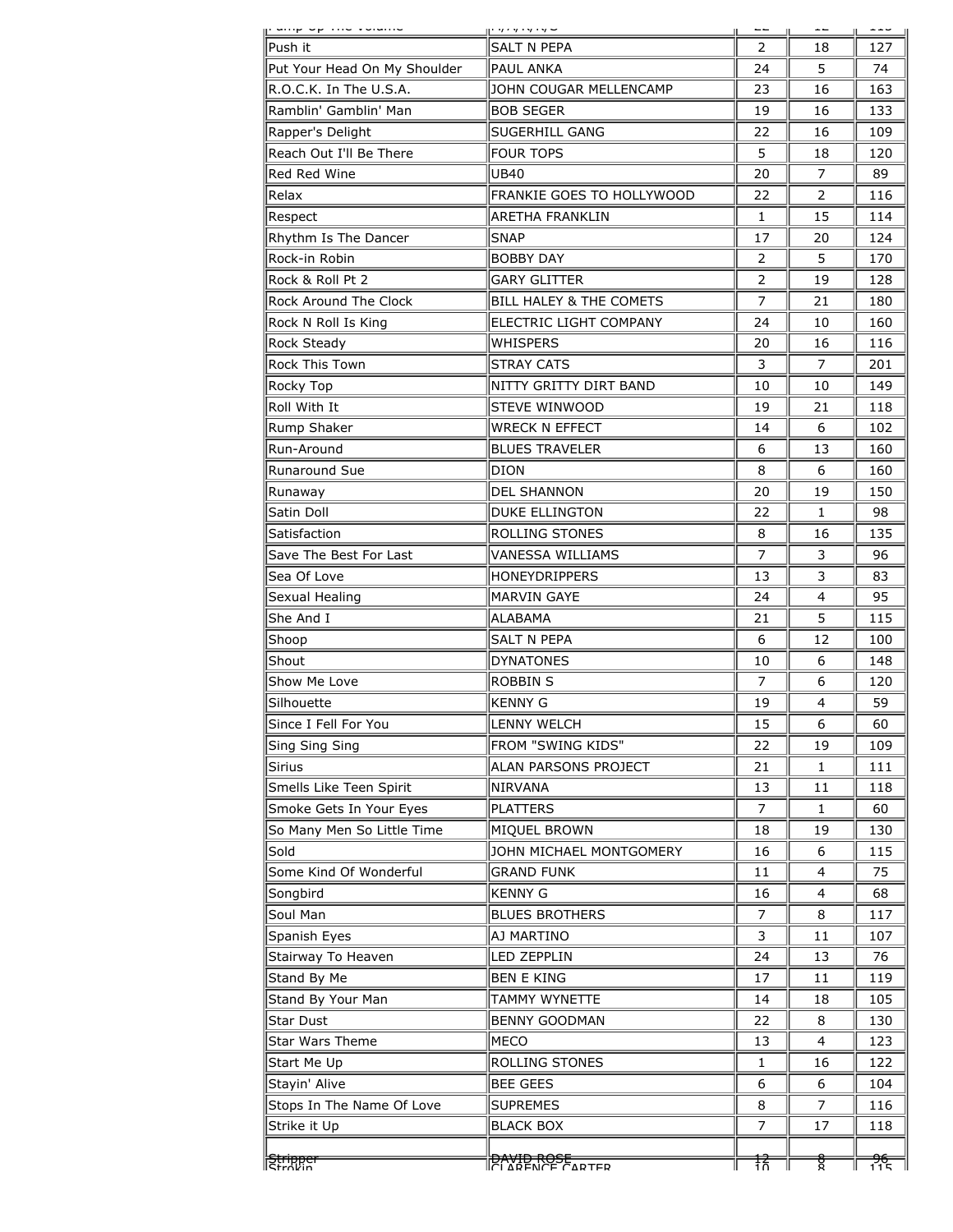| <b>PUPAL</b>                           | <b>PURINEIRUE UNIVIER</b>            | ∸∨ |                | ᆂᆂ  |
|----------------------------------------|--------------------------------------|----|----------------|-----|
| Stroll                                 | I DIAMONDS                           | 4  | 13             | 94  |
| Sugar Sugar                            | <b>ARCHIES</b>                       | 13 | 2              | 124 |
| Sunrise Sunset                         | ORIGINAL CAST                        | 12 | 2              | 42  |
| Super Freak                            | <b>RICK JAMES</b>                    | 11 | 14             | 81  |
| Surfin' U.S.A.                         | <b>BEACH BOYS</b>                    | 15 | 19             | 160 |
| Sweet Dreams                           | <b>EURYTHMICS</b>                    | 20 | 13             | 125 |
| Sweet Love                             | ANITA BAKER                          | 23 | 2              | 86  |
| Swing The Mood                         | <b>JIVE BUNNY</b>                    | 10 | 6              | 185 |
| Tainted Love] Where Did Our<br>Love Go | <b>SOFT CELL</b>                     | 14 | 7              | 145 |
| Take A Chance On Me                    | ABBA                                 | 21 | 20             | 106 |
| Take The "A" Train                     | <b>DUKE ELLINGTON</b>                | 22 | 15             | 168 |
| Take This Job 3 Shove it               | <b>JOHNNY PAYCHECK</b>               | 11 | 10             | 81  |
| Take This Job And Shove it             | JOHNNY PAYCHECK                      | 23 | 12             | 136 |
| <b>Takin Care Of Business</b>          | <b>BACHMAN TURNER OVERDRIVE</b>      | 4  | 19             | 128 |
| Tarentelia                             | <b>CHUCK MANIGONE</b>                | 11 | 12             | 81  |
| Tequila                                | CHAMPS                               | 1  | 3              | 184 |
| Thank God I'm A Country Boy            | <b>JOHN DENVER</b>                   | 5  | 17             | 101 |
| Thanks For The Memories                | <b>CHUCK HOPE &amp; SHIRLEY ROSS</b> | 23 | 18             | 103 |
| That's The Way (I Like it)             | <b>KC &amp; THE SUNSHINE BAND</b>    | 17 | 13             | 110 |
| That's What I Like                     | <b>JIVE BUNNY</b>                    | 17 | 3              | 164 |
| That's What Friends Are For            | DIONNE WARWICK & FRIENDS             | 8  | 4              | 60  |
| The Boys Are Back In Town              | <b>THIN LIZZY</b>                    | 14 | 14             | 161 |
| The Dance                              | <b>GARTH BROOKS</b>                  | 6  | 16             | 68  |
| The Girl From Ipamena                  | <b>STAN GETZ</b>                     | 19 | 9              | 132 |
| The Hitman                             | A B LOGIC                            | 16 | 16             | 125 |
| The Hustle                             | <b>VAN MCCOY</b>                     | 17 | 6              | 112 |
| The One You Love                       | <b>GLENN FREY</b>                    | 4  | 11             | 80  |
| The Party's Over                       | <b>NAT KING COLE</b>                 | 10 | 1              | 100 |
| The Rose                               | <b>BETTE MIDLER</b>                  | 7  | 18             | 70  |
| The Sign                               | <b>ACE OF BASE</b>                   | 7  | 12             | 97  |
| Theme From A Summer Place              | PERCY FAITH                          | 21 | 13             | 62  |
| Think                                  | ARETHA FRANKLIN                      | 20 | 4              | 126 |
| This Is How We Do it                   | MONTEL JORDAN                        | 14 | 17             | 104 |
|                                        |                                      |    |                |     |
| This Old Heart Of Mine                 | <b>ISLEY BROTHERS</b>                | 21 | 19             | 130 |
| Thriller                               | MICHAEL JACKSON                      | 11 | 9              | 84  |
| Through The Years                      | <b>KENNY ROGERS</b>                  | 1  | 6              | 66  |
| Time Warp                              | ROCKY HORROR PICTURE SHOW            | 11 | 11             | 78  |
| Times Of Your Life                     | PAUL ANKA                            | 23 | 10             | 76  |
| To All The Girls I've Loved Before     | JULIO IGLEASIAS                      | 7  | 16             | 82  |
| Tonight I Celebrate My Love            | ROBERTA FLACK & PEABO BRYSON         | 23 | $\overline{7}$ | 58  |
| <b>Tootsie Roll</b>                    | <b>169 BOYS</b>                      | 16 | 14             | 134 |
| Trashy Woman                           | CONFEDERATE RAILROAD                 | 20 | 21             | 143 |
| True Companion                         | <b>MARC COHN</b>                     | 15 | 3              | 115 |
| Truly                                  | LIONEL RICHIE                        | 3  | 18             | 70  |
| Turn The Beat Around                   | <b>GLORIA ESTEFAN</b>                | 4  | 12             | 144 |
| Twilight Zone                          | 2 UNLIMITED                          | 10 | 4              | 128 |
| Twist                                  | <b>CHUBBY CHECKER</b>                | 11 | 7              | 60  |
| <b>Twist And Shout</b>                 | <b>BEATLES</b>                       | 8  | 17             | 128 |
| Two Princes                            | SPIN DOCTORS                         | 7  | 9              | 103 |
| U Can't Touch This                     | M.C HAMMER                           | 7  | 19             | 133 |
| Un-break My Heart                      | <b>TONI BRAXTON</b>                  | 19 | 13             | 55  |
| Unchained Melody                       | RIGHTEOUS BROTHERS                   | 5  | 4              | 66  |
| Unforgettable                          | NAT KING COLE                        | 11 | 3              | 52  |